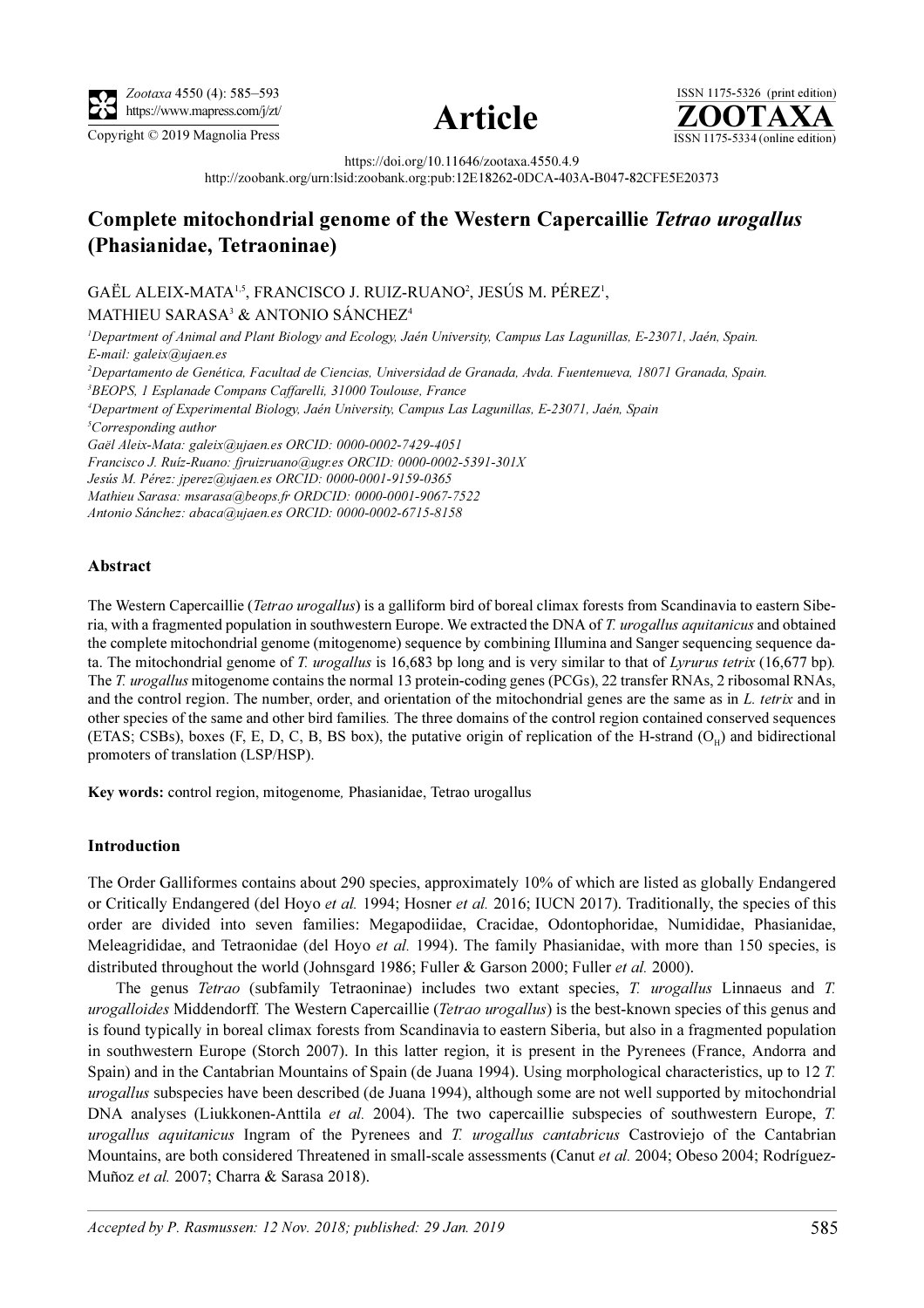Although scientific information on demography over the last 20 years is scarce (Gée et al. 2018), the biology and ecology of T. urogallus is quite well-known, and information is available on reproduction, population and/or subspecific variations, and genetics (Rodríguez-Muñoz et al. 2007; Mollet et al. 2015; Fameli et al. 2017; Kowalczyk et al. 2017; Rutkowski et al. 2017). Genetic studies have analyzed several DNA markers, most of them mitochondrial DNA sequences [12s rRNA, 16s rRNA, cytochrome oxidase I (CoI), cytochrome B (CytB), control region (D-loop)] and several microsatellites (Segelbacher *et al.* 2008; Lucchini *et al.* 2001; Dimcheff *et al.* 2002; Kerr et al. 2009; Pérez et al. 2011).

At present, a complete mitogenome sequence is not available for either of the two Tetrao species. However, the mitogenome of the Black Grouse, Lyrurus tetrix Linnaeus, a closely related species previously included in genus Tetrao, has been described (Li et al. 2016). In this study, we sequenced and described the complete mitochondrial genome of T. urogallus aquitanicus, which we then compared with that of L. tetrix.

# Materials and methods

DNA extraction, sequencing, and mitogenome assemblage. Genomic DNA was extracted from liver tissue of an individual of T. urogallus aquitanicus using the DNeasy Blood & Tissue Kit (Qiagen). For genome sequencing, 3 µg of genomic DNA were used for the construction of a library with 750 bp fragments. This library was used in Illumina® Hiseq™ 2000 paired-end sequencing with 100 bp reads. Two Gbp of sequences were obtained (coverage about 1.5X). We assembled the sequence for the T. *urogallus* mitogenome using the MITObim v1.8 program (Hahn *et al.* 2013) with the "--quick" option and with the default mismatch of 15%. For this purpose, we randomly selected one million read pairs with seqTK (https://github.com/lh3/seqtk) and used as a reference the mitogenome of Lyrurus tetrix (accession number KF955638.1; Li et al. 2016). A region containing the D-loop and the gene Nd6 of the mitochondrial genome was not recovered completely and so was amplified by PCR using the same T. *urogallus* sample and sequenced. For PCR amplification the primer pair Pro+  $(5^{\circ}$ -ACCATCAGCACCCAAAGCTG-3') and Phe- (5'-AAGCATTTTCAGTGCTTTGCTT-3') were used (Haring et al. [2000\). Sequences were analyzed with Bioedit \(version 7.0.9.0\) \(http://www.mbio.ncsu.edu/BioEdit/](http://www.mbio.ncsu.edu/BioEdit/bioedit.html) [bioedit.html\). The annotation of the](http://www.mbio.ncsu.edu/BioEdit/bioedit.html) T. urogallus mitogenome was fulfilled using web-based services MITOS (http://mitos.bioinf.uni-leipzig.de/help.py) (Bernt et al. 2013) and tRNA scan-SE (http://lowelab.ucsc.edu/ tRNAscan-SE/) (Lowe & Eddy 1997). The annotations of protein coding genes (PCGs), transfer RNAs (tRNAs) and rRNA genes were refined by comparing manually with the L. tetrix mitogenome (Li et al. [2016\). The circular](http://ogdraw.mpimp-golm.mpg.de/) [drawing of the mitogenome was carried out using the OrganellarGenomeDRAW tools \(http://ogdraw.mpimp](http://ogdraw.mpimp-golm.mpg.de/)[golm.mpg.de/\) \(Lohse](http://ogdraw.mpimp-golm.mpg.de/) et al. 2013).

# Results and discussion

Genome organization and gene arrangement. The mitochondrial genome of T. urogallus was assembled and submitted to GenBank (accession number MG583885). It is composed of 13 protein-coding genes (PCGs), two ribosomal RNA genes (rRNAs), 22 transfer RNA genes (tRNAs), and the non-coding region (D-loop) (Table 1, Fig. 1). The mitogenome of T. urogallus is 16,683 bp long, similar to the L. tetrix mitogenome of 16,677 bp (Li et al. 2016); both have a percentage of identity of 94.70%. The total base composition of the T. urogallus mitochondrial genome is 30.15% A, 30.55% C, 13.62% G, and 25.67% T; the A-T content is 55.82%, which is also very similar to the L. tetrix base composition and A-T content (30.37% A, 30.42% C, 13.38% G, 25.83% T; A-T content 56.20%) (Li et al. 2016).

Protein coding genes (PCGs). The total length of the 13 PCGs of T. urogallus was 11,392 bp (68.23% of the total length of the mitogenome); the similarities with the 13 PCGs of L. tetrix is very high (varying between 96.10% of the Nd1 and 92.66% of the Nd6) (Table 2). The main differences affect the Nd6 gene of L. tetrix, which has an 18-bp nucleotide deletion and gives rise to a smaller protein; this deletion is absent from the same gene in T. urogallus and other Phasianidae species (Nishibori et al. 2001; Guan et al. 2010; Kan et al. 2010; Shen et al. 2010; Li et al. 2016). In addition, as in other bird species including L. tetrix, the Nd3 gene of T. urogallus has an extra nucleotide in position 174 (mitogenome nt 10,855, C) that is not translated (Mindell *et al.* 1998; Li *et al.* 2016).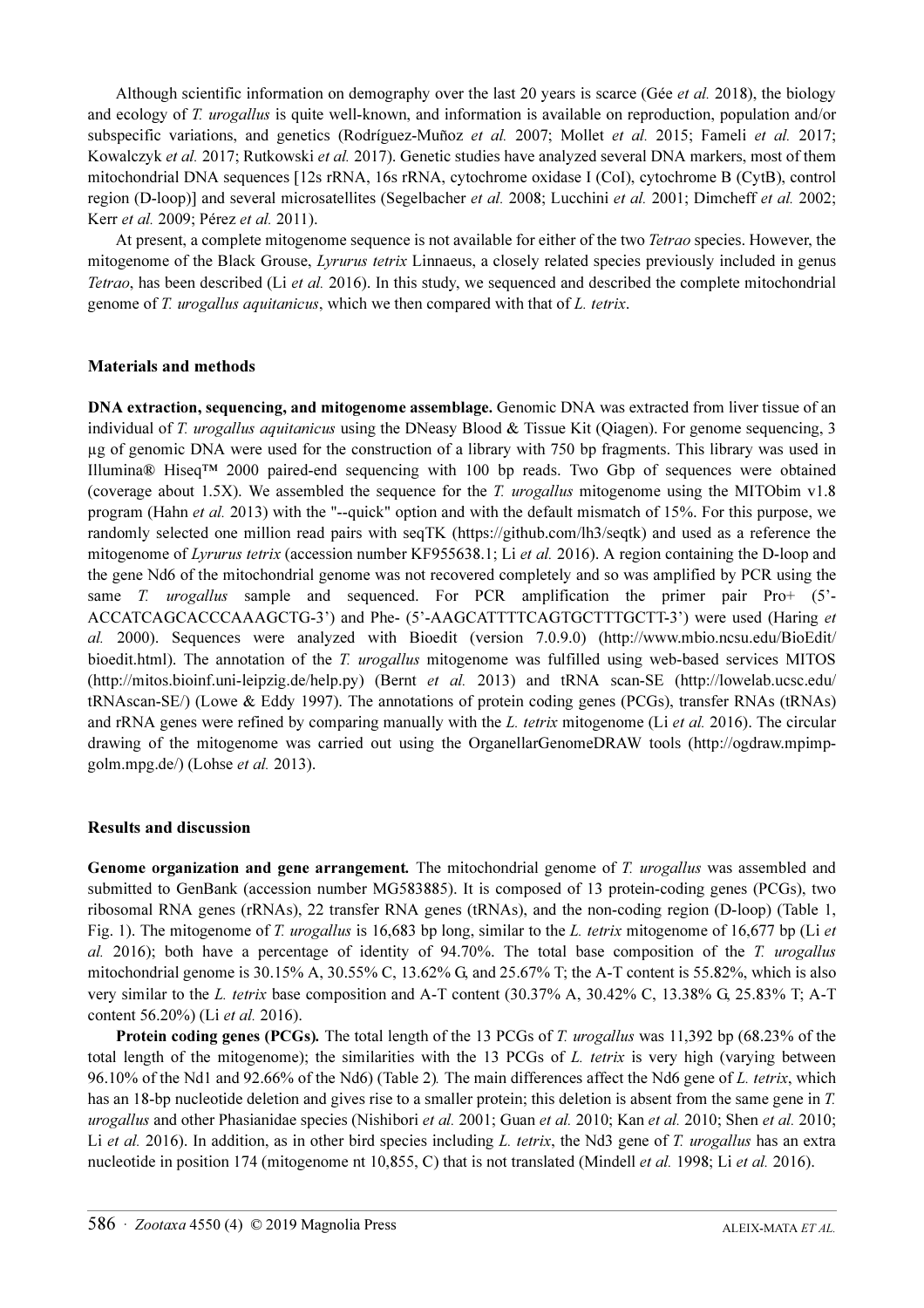| Gene                              | Strand                    | Nucleotide positions | Size (bp) | Anticodon                        | Intergenic nucleotide |
|-----------------------------------|---------------------------|----------------------|-----------|----------------------------------|-----------------------|
| D-loop                            | $\overline{H}$            | $1 - 1141$           | 1141      |                                  |                       |
| $\text{tRNA}^{\text{Phe}}$        | H                         | 1142-1208            | 67        | $\ensuremath{\mathsf{TTC}}$      |                       |
| 12S rRNA                          | H                         | 1209-2171            | 963       |                                  |                       |
| tRNA <sup>Val</sup>               | H                         | 2172-2244            | 73        | <b>GTA</b>                       |                       |
| 16S rRNA                          | $\boldsymbol{\mathrm{H}}$ | 2245-3858            | 1614      |                                  |                       |
| $tRNA^{Leu(uur)}$                 | $\boldsymbol{\mathrm{H}}$ | 3859-3932            | 74        | <b>TTA</b>                       |                       |
| Nd1                               | H                         | 3944-4918            | 975       |                                  | $11\,$                |
| $\text{tRNA}^{\text{Ilc}}$        | $H_{\rm}$                 | 4919-4992            | 74        | $\rm{ATC}$                       |                       |
| tRNA <sup>Gln</sup>               | L                         | 4999-5069            | 71        | CAA                              | $\sqrt{6}$            |
| $\text{tRNA}^{\text{Met}}$        | H                         | 5069-5137            | 69        | $\rm{ATG}$                       | $-1$                  |
| Nd2                               | $\boldsymbol{\mathrm{H}}$ | 5138-6176            | 1039      |                                  |                       |
| $\text{tRNA}^{\text{Trp}}$        | H                         | 6177-6253            | 77        | <b>TGA</b>                       |                       |
| tRNA <sup>Ala</sup>               | L                         | 6260-6328            | 69        | $_{\mathrm{GCA}}$                | $\sqrt{6}$            |
| $tRNA^{Asn}$                      | L                         | 6333-6405            | 73        | $\mathbf{A}\mathbf{A}\mathbf{C}$ | $\overline{4}$        |
| tRNA <sup>Cys</sup>               | L                         | 6408-6473            | 66        | $\operatorname{TGC}$             | $\sqrt{2}$            |
| $tRNA^{Tyr}$                      | L                         | 6473-6543            | 71        | <b>TAC</b>                       | $-1$                  |
| COI                               | H                         | 6545-8095            | 1551      |                                  | $\mathbf{1}$          |
| $tRNA^{Ser (ucn)}$                | L                         | 8087-8161            | 75        | <b>TCA</b>                       | $-9$                  |
| tRNA <sup>Asp</sup>               | H                         | 8164-8232            | 69        | $_{\mathrm{GAC}}$                | $\overline{c}$        |
| COII                              | $\boldsymbol{\mathrm{H}}$ | 8234-8917            | 684       |                                  | $\mathbf{1}$          |
| tRNA <sup>Lys</sup>               | H                         | 8919-8989            | 71        | AAA                              | $\mathbf{1}$          |
| Atp8                              | $\boldsymbol{\mathrm{H}}$ | 8991-9155            | 165       |                                  | 1                     |
| Atp6                              | H                         | 9146-9829            | 684       |                                  | $-10$                 |
| COIII                             | $\boldsymbol{\mathrm{H}}$ | 9829-10,612          | 784       |                                  | $-1$                  |
| tRNA <sup>Gly</sup>               | H                         | 10,614-10,681        | 68        | $_{\rm GGA}$                     | 1                     |
| Nd3                               | $\boldsymbol{\mathrm{H}}$ | 10,682-11,033        | 352       |                                  |                       |
| $\text{tRNA}^{\text{Arg}}$        | H                         | 11,035-11,103        | 69        | $_{\rm CGA}$                     | 1                     |
| Nd4L                              | $H_{\rm}$                 | 11,104-11,400        | 297       |                                  |                       |
| Nd4                               | $\boldsymbol{\mathrm{H}}$ | 11,394-12,771        | 1378      |                                  | $-7$                  |
| $\text{tRNA}^{\text{His}}$        | $\boldsymbol{\mathrm{H}}$ | 12,772-12,840        | 69        | ${\rm CAC}$                      |                       |
| $\text{tRNA}^{\text{Ser}}$        | $\boldsymbol{\mathrm{H}}$ | 12,842-12,906        | 65        | $\rm{AGC}$                       | $\mathbf{1}$          |
| $\text{tRNA}^{\text{\tiny{Leu}}}$ | $\boldsymbol{\mathrm{H}}$ | 12,908-12,978        | 71        | $\operatorname{CTA}$             | 1                     |
| Nd5                               | $\boldsymbol{\mathrm{H}}$ | 12,979-14,796        | 1818      |                                  |                       |
| CytB                              | $\boldsymbol{\mathrm{H}}$ | 14,801-15,943        | 1143      |                                  | $\overline{4}$        |
| $\text{tRNA}^{\text{Thr}}$        | $\boldsymbol{\mathrm{H}}$ | 15,946-16,014        | 69        | $\rm{ACA}$                       | $\overline{c}$        |
| tRNA <sup>Pro</sup>               | L                         | 16,017-16,086        | $70\,$    | CCA                              | $\boldsymbol{2}$      |
| $Nd6$                             | L                         | 16,093-16,614        | 522       |                                  | $\sqrt{6}$            |
| $\text{tRNA}^{\text{Glu}}$        | $\mathbf L$               | 16,616-16,683        | 68        | $\rm GAA$                        | 1                     |

TABLE 1. Gene organization of the Tetrao urogallus mitogenome.

Intergenic nucleotide: denotes the number of overlapping nucleotides (negative values) or the number of spacer nucleotides (positive values) between two consecutive genes.

Most of the 13 PCGs of T. urogallus started with the ATG start codon, the exception being CoI, which has GTG as the start codon. In L. tetrix, both the CoI and Nd5 genes also start with GTG. In both these species, the genes Nd1, CoII, Atp8, Atp6, Nd3, Nd4L, Nd5, and CytB all have TAA stop codons, while gene Nd6 has a TAG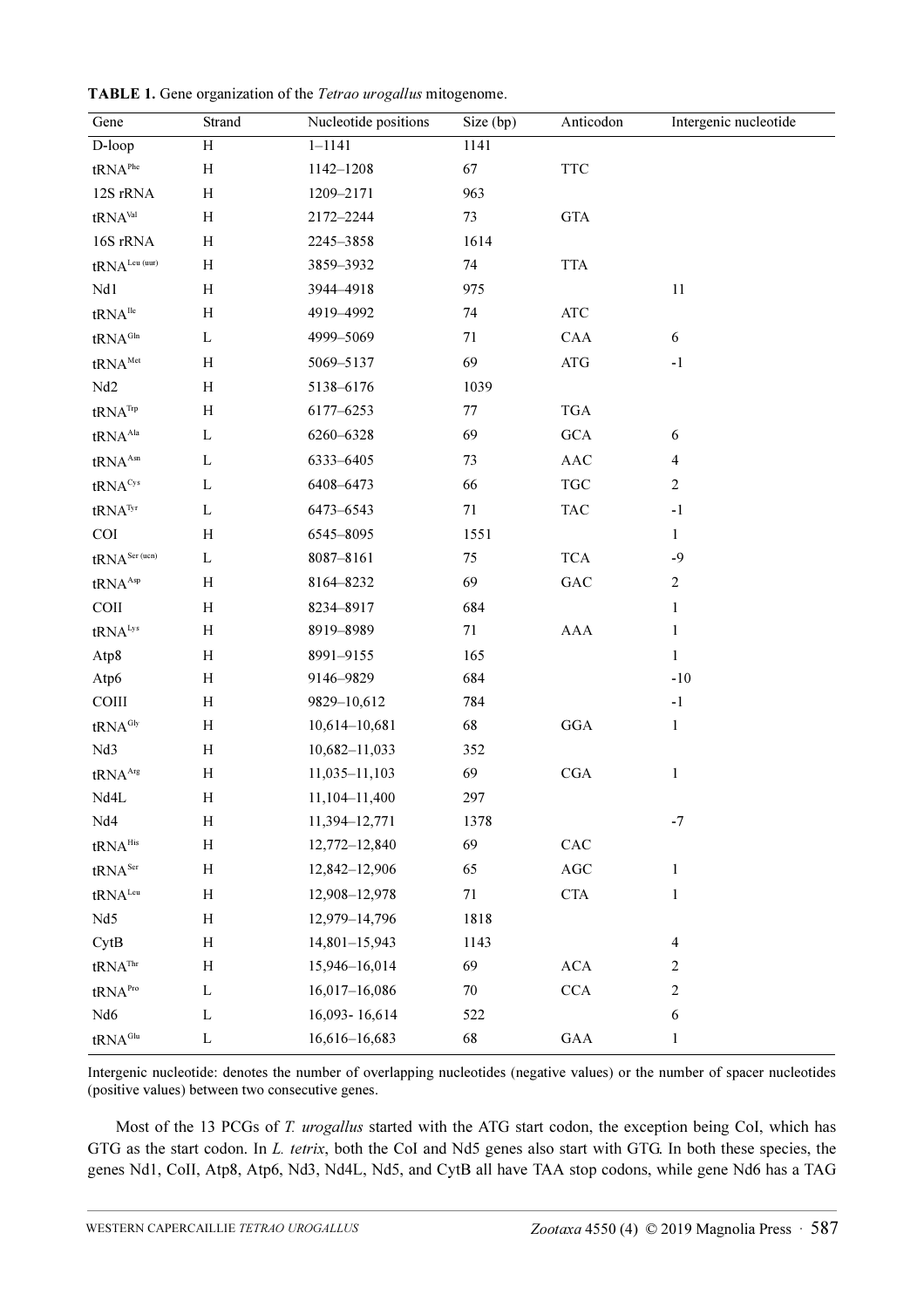stop codon, CoI has AGG and Nd2, CoIII, and Nd4 have incomplete T-- stop codons (Table 2). Incomplete stop codons (T--), which occur in three PCGs, are common in mitogenomes and may be completed by the polyadenylation of the 3'-end of the mRNA after transcription (Ojala 1981; Mouchaty *et al.* 2000). There were 3795 codons for the 13 PCGs, excluding incomplete termination codons; the most frequently occuring amino acid was Leu (13.6%).



FIGURE 1. Map of the mitochondrial genome of Tetrao urogallus. Genes encoded by the heavy strand are shown outside the circle, while those encoded by the light strand are shown inside the circle.

tRNA and rRNA genes. All 22 tRNAs sequences have similar lengths, which is 1,547 bp and 1,546 bp for T. urogallus and L. tetrix, respectively, and an identity percentage of 96.82% when comparing the mitogenomes of both species. The size of the tRNAs varied between 65 bp for tRNA<sup>Ser</sup> and tRNA<sup>Cys</sup>, and 77 bp for the tRNA<sup>T</sup><sup>p</sup> (Table 1). As in other mitogenome studies of species from the same family, most of the tRNA genes are located on the heavy strand, the exceptions being eight (tRNA<sup>Gln</sup> / tRNA<sup>Ala</sup> / tRNA<sup>Asn</sup> / tRNA<sup>Cys</sup> / tRNA<sup>Tyr</sup> / tRNA<sup>Ser</sup> / tRNA<sup>Pro</sup> / tRNA<sup>Glu</sup>) that are located on the light strand (Table 1) (Li *et al.* 2016; Chen *et al.* 2017). Three clusters of tRNAs— IQM, WANCY, and HSL—are present in the mitogenome of the two species, as has previously been described in other avian species (Chen et al. 2017) (Fig. 1).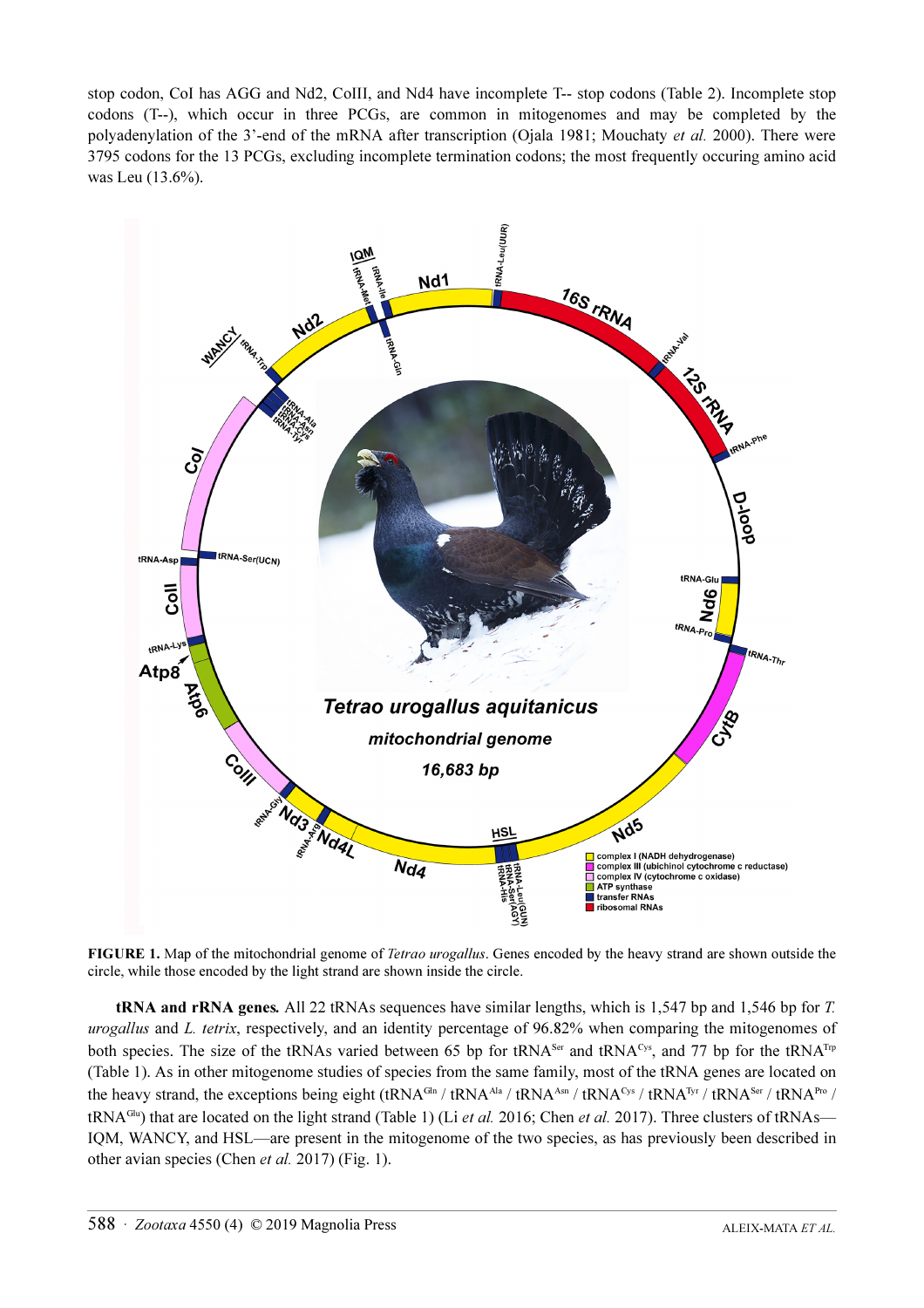| Gene            | Length $(bp)$    |                                | AT Content                         |        | % Identity | Start/Stop codons |            | Protein length |        |
|-----------------|------------------|--------------------------------|------------------------------------|--------|------------|-------------------|------------|----------------|--------|
|                 | T. uro           | L. tet                         | T. uro                             | L. tet |            | T. uro            | L. tet     | T. uro         | L. tet |
| Nd1             | 975              | 975                            | 54.15                              | 54.05  | 96.10      | ATG/TAA           | ATG/TAA    | 324            | 324    |
| Nd2             | 1039             | 1039                           | 58.52                              | 58.81  | 92.88      | $ATG/T$ --        | $ATG/T$ -- | 346            | 346    |
| <b>COI</b>      | 1551             | 1551                           | 54.16                              | 54.93  | 94.62      | GTG/AGG           | GTG/AGG    | 516            | 516    |
| <b>COII</b>     | 684              | 684                            | 56.29                              | 55.26  | 96.05      | ATG/TAA           | ATG/TAA    | 227            | 227    |
| Atp8            | 165              | 165                            | 60.61                              | 59.39  | 92.12      | ATG/TAA           | ATG/TAA    | 54             | 54     |
| Atp6            | 684              | 684                            | 55.41                              | 55.26  | 94.44      | ATG/TAA           | ATG/TAA    | 227            | 227    |
| <b>COIII</b>    | 784              | 784                            | 54.59                              | 54.85  | 95.54      | $ATG/T$ --        | $ATG/T$ -- | 261            | 261    |
| $Nd3*$          | 352              | 352                            | 52.27                              | 54.26  | 93.73      | ATG/TAA           | ATG/TAA    | 116            | 116    |
| Nd4L            | 297              | 297                            | 55.89                              | 55.56  | 93.60      | ATG/TAA           | ATG/TAA    | 98             | 98     |
| Nd4             | 1378             | 1378                           | 56.31                              | 57.33  | 93.69      | $ATG/T$ --        | $ATG/T$ -- | 459            | 459    |
| Nd5             | 1818             | 1818                           | 55.83                              | 56.88  | 93.67      | ATG/TAA           | GTG/TAA    | 605            | 605    |
| CytB            | 1143             | 1143                           | 53.37                              | 54.24  | 93.61      | ATG/TAA           | ATG/TAA    | 380            | 380    |
| Nd <sub>6</sub> | 522              | 504                            | 53.64                              | 52.78  | 92.66      | ATG/TAG           | ATG/TAG    | 173            | 167    |
| Total<br>4.3712 | 11,392<br>1.11.1 | 11,374<br>$\sim$ $\sim$ $\sim$ | 55.26<br>$\mathbf{1}$ $\mathbf{1}$ | 55.71  | 94.18      |                   |            |                |        |

TABLE 2. Comparison between the sequences 13 PCGs of T. urogallus and L. tetrix mitogenomes.

\*Nd3 has one additional C that is not translated

In T. urogallus, the 12s rRNA and 16s rRNA genes are situated between the tRNA<sup>Phe</sup> and the tRNA<sup>Leu</sup>. They are separated by the tRNA<sup>Val</sup> and have a length of 963 bp and 1614 bp, respectively. This situation is the same in L. tetrix but with respective lengths of 971 bp and 1611 bp (Li et al. 2016). The 12s rRNA and 16s rRNA of both species have identity percentages of 97.51% and 94.97%, respectively. In addition, the 12s rRNA and 16s rRNA in the two species are slightly A-T rich (54.83% in T. urogallus and 54.38% in L. tetrix 12s rRNA; 56.13% in T. urogallus; and 56.36% in L. tetrix 16s rRNA), as in other Phasianidae (e.g., Bonasa sewerzowi Przevalski) (Li et al. 2014) and other avian species (Chen et al. 2017; Shi et al. 2017).

Control region. The mtDNA CR is mainly involved in the replication, termination, and transcription of the mitochondrial genome. The control region (D-loop) is the most variable region between the two mitogenomes that have a sequence identity in T. *urogallus* and L. tetrix of 93.60%, a length of 1,141 bp and 1,147 bp, and a A-T content of 58.98% and 59.98%, respectively. Huang  $\&$  Ke (2014) found that the length of the control region (about 1150 bp) is relatively well-conserved in Phasianidae. We aligned the control region of both mitogenomes and identified the three domains —domain I, the central conserved domain II, and domain III (positions 1–315, 316– 782, and 783–1148 respectively; Fig. 2) —and several other conserved regions, as in other Phasianidae species (Randi & Lucchini 1998; Huang & Ke 2014).

Domain I contained two conserved extended termination-associated sequences, ETAS1 (62–121) and ETAS2 (108–167), as well as the shorter TAS (TATAT or TACAT motifs) that can form stable secondary structures (Fig. 2). At the beginning of this domain a C-stretch interrupted by three Ts (goose hairpin) conserved in Galliformes and Anseriformes is able to form a hairpin structure along with a string of guanines, located a short distance downstream (Ruokonen & Kvist 2002; Buehler & Baker 2003). Two TCCC motifs are found in both T. urogallus and L. tetrix; in other species three such motifs have been described and are linked to the termination of H-strands in mammalian and bird D-loops (Douzery & Randi 1997; Randi & Lucchini 1998). Finally, two CSB-1-like sequences exist in both these grouse species and also in other avian species, including other Phasianidae (Fig. 2) (Randi & Lucchini 1998; Yang et al. 2015).

In Domain II, five highly conserved sequence boxes were localized and identified as boxes F, E, D, C, and B (Fig. 2). The four first boxes (but not the B-box) were also identified in Phasianidae by Randi & Lucchini (1998) and Huang & Ke (2014). We identified the B-box by comparison with the sequences described by Ruokonen  $\&$ Kvist (2002) in their study of the avian mitochondrial control region. Furthermore, we identified a very wellconserved bird similarity box (BS Box) (Fig. 2), which has identical sequences in several analyzed avian groups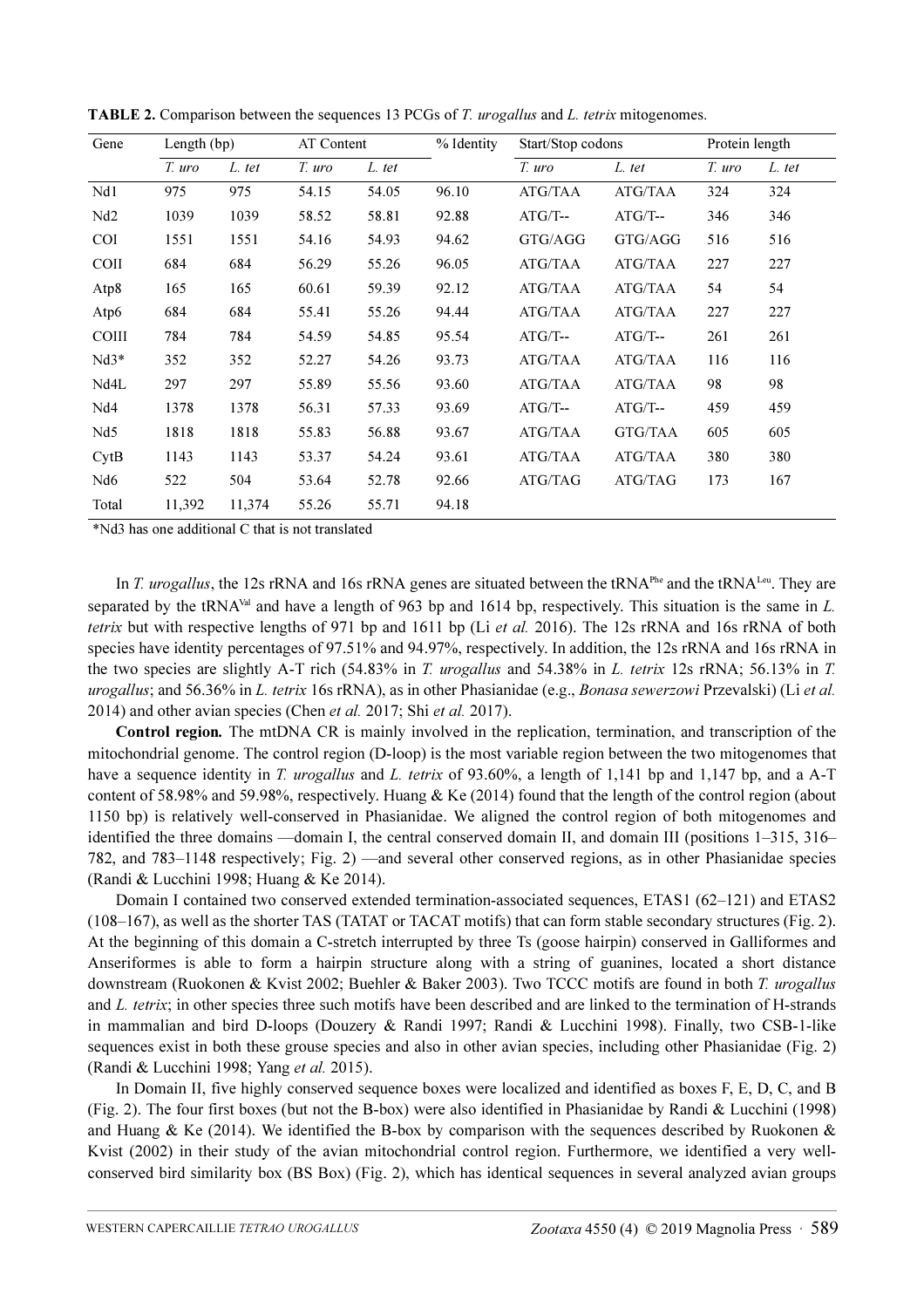(Ruokonen & Kvist 2002; Buehler & Baker 2003; Li et al. 2014). The function of these six boxes is not yet clear, although they could be related to D-loop formation and H-strand replication (Yang et al. 2015).

In Domain III, we identified the conserved sequence blocks 1 and 3 (CSB-1 and CSB-3) (Fig. 2) but were not able to identify conserved sequence block 2 (CSB-2). In previous studies in the Domain III of Phasianidae and other avian groups CSB-1 was identified, although with considerable sequence variation; however, the conserved sequences CSB-2 and CSB-3 were not found (Baker & Marshall 1997; Huang & Ke 2014). The characteristic motif of CSB-1 is GACATA, identical to several vertebrate mtDNA CSB-1sequences (Sbisà et al. 1997), while that of CBS-3 is a poly(C) track (Zhang *et al.* 2009). These sequences (CSB) are involved in potential secondary structures and have been proposed as regulatory signals for the processing of the RNA primers for H?strand replication (Sbisà et al. 1997).

Domain III also included a poly(C) sequence, which was similar to a replication initiation of a mammalian heavy chain  $(O_H)$ , and the bidirectional promoters of translation (LSP/HSP) also identified in other birds (L'Abbé et al. 1991) including Phasianidae species (Randi & Lucchini 1998; Li et al. 2014), as well as a long track of poly(T) between CSB-1 and LSP and HSP bidirectional promoters (Fig. 2).



FIGURE 2. Aligned nucleotide sequences of the control region of Tetrao urogallus (T.uro) and Lyrurus tetrix (L.tet). Dots indicate the identity of the nucleotides and dashes the indels. The limits between Domains I to III are indicated by arrows. Domain I: The putative ends of H-strand DNA synthesis at TCCC motifs are shown in italics and highlighted in gray. The stem and loop of the goose hairpin are underlined with double lines and dots, respectively. Sequences ETAS1 (62–121) and ETAS2 (108–167) sequences are both included in a single large box, with the overlap nucleotides in gray and TATAT and TACAT sequences underlined. The CSB-1-like motifs are double-underlined. Domain II: The six conserved blocks identified F, E, D, C, B, and Bird Similarity (BS) box are in boxes. Domain III: The putative origin of the replication of the H-strand  $(O_H)$ , CSB1, CSB-3, and the sequence corresponding to the avian bidirectional LSP/HSP promoters are also shown in boxes.

# Acknowledgements

This work and the research activities of GAM are funded by the Fédération Nationale des Chasseurs (France), Fédération Départementale des Chasseurs de l'Ariège (France), Fédération Départementale des Chasseurs des Hautes Pyrénées (France) (project FNC-PSN-PR16-2014), the Fundación para la Conservación del Quebrantahuesos (Spain) (project FCQ-UJ-2017), and the Government of Andorra (project GA-UJ-2017). The research activities of authors are partially funded by the PAIDI, Junta de Andalucía (RNM-118 group). The authors express their gratitude to Edgar Madrenys for the picture of the T. urogallus in Figure 1.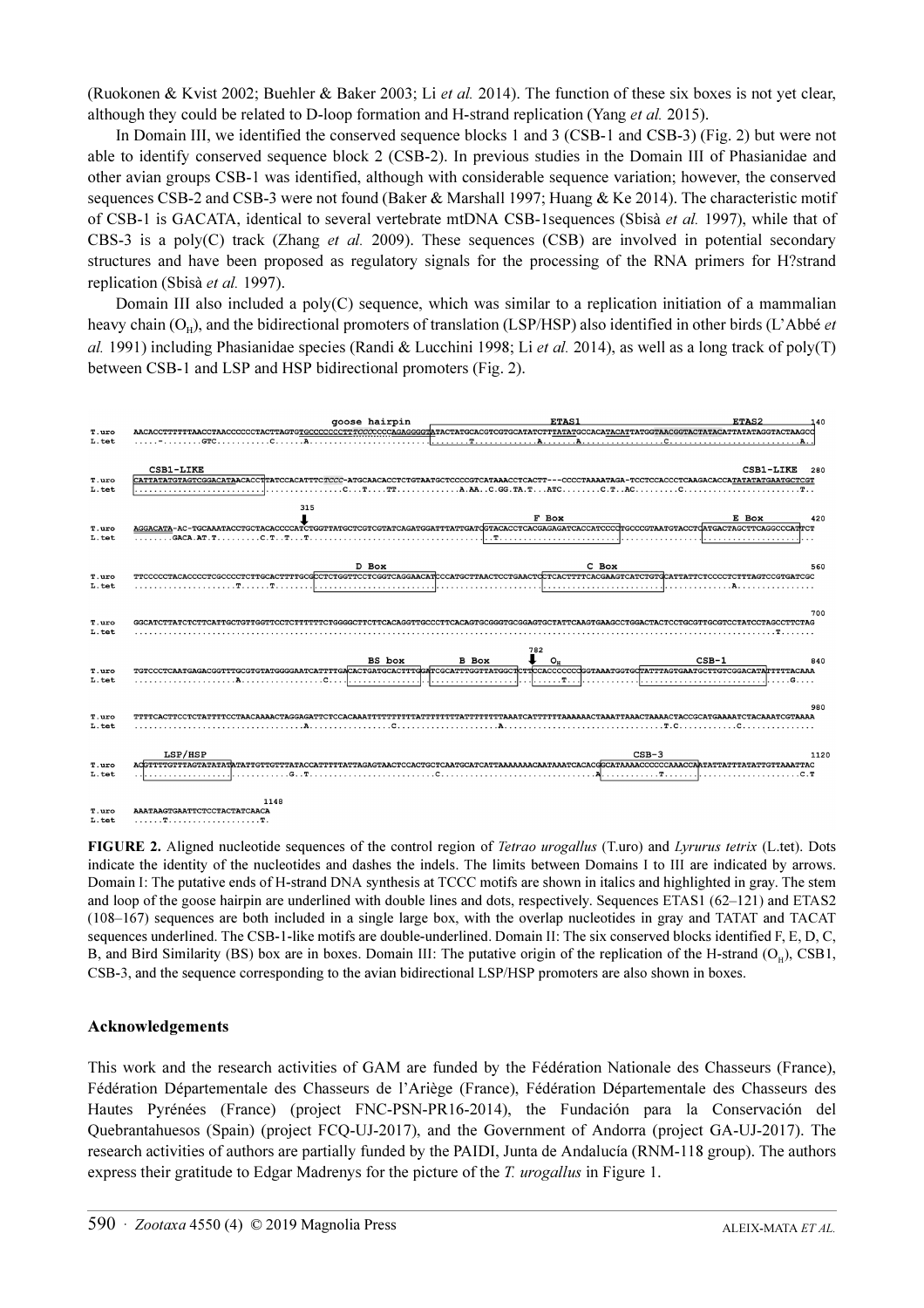#### References

- Baker, A.J. & Marshall, H.D. (1997) Mitochondrial control region sequences as tools for understanding evolution. In: Mindell, D.P. (Ed.), Avian Molecular Evolution and Systematics. Academic Press, San Diego, pp. 51–82. https://doi.org/10.1016/B978-012498315-1/50005-4
- Bernt, M., Donath, A., Jühling, F., Externbrink, F., Florentz, C., Fritzsch, G., Pütz, J., Middendorf, M. & Stadler, P.F. (2013) MITOS: improved de novo metazoan mitochondrial genome annotation. Molecular Phylogenetics and Evolution, 69, 313– 319.

https://doi.org/10.1016/j.ympev.2012.08.023

Buehler, D.M. & Baker, A.J. (2003) Characterization of the Red Knot (Calidris canutus) mitochondrial control region. Genome, 46, 565–572.

https://doi.org/10.1139/g03-034

- Canut, J., Garcia, D. & Parellada, X. (2004) Urogallo Pirenaico Tetrao urogallus aquitanicus. In: Madroño, A., González, C. & Atienza, J.C. (Eds.), Libro Rojo de las Aves de España. Dirección General Para la Biodiversidad-SEO/BirdLife, Madrid, pp. 179–181.
- Charra, M. & Sarasa, M. (2018) Applying IUCN Red List criteria to birds at different geographical scales: similarities and differences. Animal Biodiversity and Conservation, 41.1, 75–95. https://doi.org/10.32800/abc.2018.41.0075
- Chen, Y., Li, F., Zhang, Q. & Wang, Q. (2017) Complete mitochondrial genome of the Himalayan Monal Lophophorus impejanus (Phasianidae), with phylogenetic implication. Conservation Genetics Resources, 10, 1-4. https://doi.org/10.1007/s12686-017-0886-y
- de Juana, E. (1994) Tetraonidae. In: del Hoyo, J., Elliott, A. & Sargatal, J. (Eds.), Handbook of the Birds of the World. Vol 2. Lynx Edicions, Barcelona, pp. 376–411.
- del Hoyo, J., Elliott, A. & Sargatal, J. (1994) Handbook of the Birds of the World, Vol 2. Lynx Ediciones, Barcelona, 638 pp.
- Dimcheff, D.E., Drovetski, S.V. & Mindell, D.P. (2002) Phylogeny of Tetraoninae and other galliform birds using mitochondrial 12s rRNA and ND2 genes. Molecular Phylogenetics and Evolution, 24, 203–215. https://doi.org/10.1016/S1055-7903(02)00230-0
- Douzery, E. & Randi, E. (1997) The mitochondrial control region of Cervidae: evolutionary patterns and phylogenetic contents. Molecular Biology and Evolution, 14, 1154–1166.
	- https://doi.org/10.1093/oxfordjournals.molbev.a025725
- Fameli, A.F., Morán-Luis, M., Rodríguez-Muñoz, R., Bañuelos, M.J., Quevedo, M. & Mirol, P. (2017) Conservation in the southern edge of Tetrao urogallus distribution: gene flow despite fragmentation in the stronghold of the Cantabrian Capercaillie. European Journal of Wildlife Research, 63, 58. https://doi.org/10.1007/s10344-017-1110-9
- Fuller, R.A., Carroll, J.P. & McGowan, P.J.K. (2000) Partridges, Quails, Francolins, Snowcocks, Guineafowl, and Turkeys. Status Survey and Conservation Action Plan 2000–2004. WPA/BirdLife/SSC Partridge, Quail, and Francolin Specialist Group. IUCN, Gland and Cambridge and the World Pheasant Association, Reading, vii  $+ 63$  pp.
- Fuller, R.A. & Garson, P.J. (2000) Pheasants. Status Survey and Conservation Action Plan 2000–2004. WPA/BirdLife/SSC Pheasants Specialist Group. IUCN, Gland and Cambridge and the World Pheasant Association, Reading, vii + 68 pp.
- Gée, A., Sarasa, M. & Pays, O. (2018) Long-term variation of demographic parameters in four small game species in Europe: opportunities and limits to test for a global pattern. Animal Biodiversity and Conservation, 41.1, 33–60. https://doi.org/10.32800/abc.2018.41.0033
- Guan, X.J., Silva, P., Gyenai, K.B., Xu, J., Geng, T.Y., Tu, Z.J., Samuels, D.C. & Smith, E.J. (2010) The mitochondrial genome sequence and molecular phylogeny of the Turkey, Meleagris gallopavo. Animal Genetics, 40, 134–141. https://doi.org/10.1111/j.1365-2052.2008.01810.x
- Hahn, C., Bachmann, L. & Chevreux, B. (2013) Reconstructing mitochondrial genomes directly from genomic next-generation sequencing reads—a baiting and iterative mapping approach. *Nucleic Acids Research*, 41, e129–e129. https://doi.org/10.1093/nar/gkt371
- Haring, E., Herzig-Straschil, B. & Spitzenberger, F. (2000) Phylogenetic analysis of Alpine voles of the Microtus multiplex complex using the mitochondrial control region. Journal of Zoological Systematics and Evolutionary Research, 38, 231– 238.

https://doi.org/10.1046/j.1439-0469.2000.384139.x

- Hosner, P.A., Faircloth, B.C., Glenn, T.C., Braun, E.L. & Kimball, R.T. (2016) Avoiding missing data biases in phylogenomic inference: An empirical study in the landfowl (Aves: Galliformes). Molecular Biology and Evolution, 33, 1110–1125. https://doi.org/10.1093/molbev/msv347
- Huang, Z. & Ke, D. (2014) Structure and variation of the Anseriformes mitochondrial DNA control region. Mitochondrial DNA, 27, 2036–2039.

https://doi.org/10.3109/19401736.2014.974177

- IUCN (2017) The IUCN Red List of Threatened Species. Version 2017-2. Available from: http://www.iucnredlist.org (accessed 20 December 2017)
- Johnsgard, P.A. (1986) The Pheasants of the World. Oxford University Press, Oxford, 300 pp.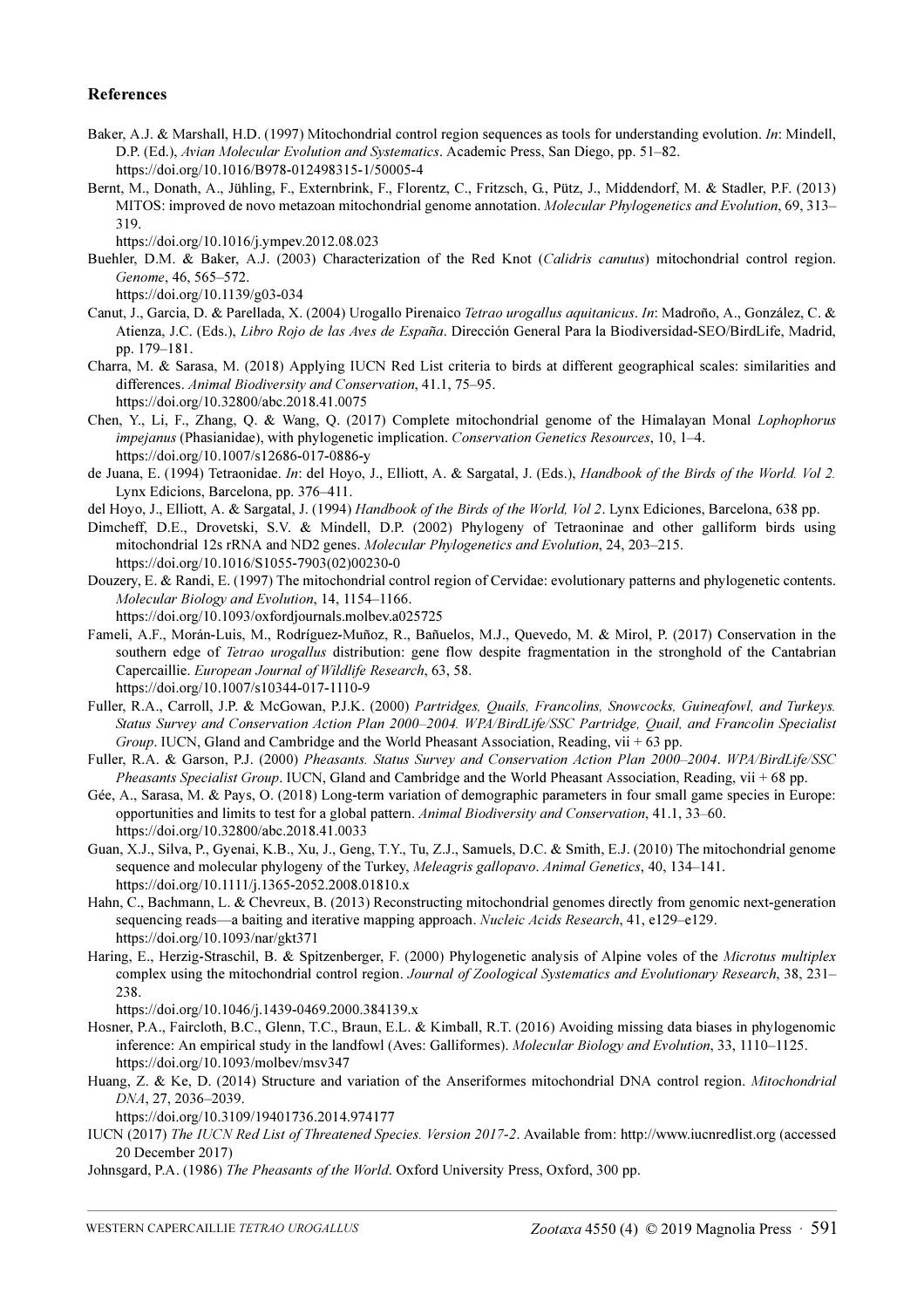- Kan, X.Z., Li, X.F., Lei, Z.P., Wang, M., Chen, L., Gao, H. & Yang, Z.Y. (2010) Complete mitochondrial genome of Cabot's Tragopan, Tragopan caboti (Galliformes: Phasianidae). Genetics and Molecular Research, 9, 1204–1216. https://doi.org/10.4238/vol9-2gmr820
- Kerr, K.C.R., Birks, S.M., Kalyakin, M.V., Red'Kin, Y.A., Koblik, E.A. & Hebert, P.D. (2009) Filling the gap—COI barcode resolution in eastern Palearctic birds. Frontiers in Zoology, 6, 1–13. https://doi.org/10.1186/1742-9994-6-29
- Kowalczyk, A.M., Klećkowska-Nawrot, J. & Łukaszewicz, E.T. (2017) Effect of selenium and vitamin E addition to the extender on liquid stored Capercaillie (Tetrao urogallus) semen quality. Reproduction in Domestic Animals, 52, 603–609. https://doi.org/10.1111/rda.12955
- L'Abbé, D., Duhaime, J.F., Lang, B.F. & Morais, R. (1991) The transcription of DNA in chicken mitochondria initiates from one major bidirectional promoter. Journal of Biological Chemistry, 266, 10844–10850.
- Li, B., Zhu, C., Ding, P., Bai, S. & Cui, J. (2016) Complete mitochondrial genome of Black Grouse (Lyrurus tetrix). Mitochondrial DNA, 27, 134–135.

https://doi.org/10.3109/19401736.2013.878911

- Li, X., Huang, Y. & Lei, F. (2014) Complete mitochondrial genome sequence of Bonasa sewerzowi (Galliformes: Phasianidae) and phylogenetic analysis. Zoological Systematics, 39, 359–371. https://doi.org/10.11865/zs20140302
- Liukkonen-Anttila, T., Ratti, O., Kvist, L., Helle, P. & Orell, M. (2004) Lack of genetic structuring and subspecies differentiation in the Capercaillie (Tetrao urogallus) in Finland. Annales Zoologici Fennici, 41, 619–633. Available from: http://www.jstor.org/stable/23735956 (Accessed 25 Jan. 2019)
- Lohse, M., Drechsel, O., Kahlau, S. & Bock, R. (2013) OrganellarGenomeDRAW—a suite of tools for generating physical maps of plastid and mitochondrial genomes and visualizing expression data sets. *Nucleic Acids Research*, 41 (1), 575–581. [W575–W581]

https://doi.org/10.1093/nar/gkt289

- Lowe, T.M. & Eddy, S.R. (1997) tRNAscan-SE: A program for improved detection of transfer RNA genes in genomic sequence. Nucleic Acids Research, 25, 955–964. https://doi.org/10.1093/nar/25.5.955
- Lucchini, V., Höglund, J., Klaus, S., Swenson, J. & Randi, E. (2001) Historical biogeography and a mitochondrial DNA phylogeny of grouse and ptarmigan. Molecular Phylogenetics and Evolution, 20, 149–162. https://doi.org/10.1006/mpev.2001.0943
- Mindell, D.P., Sorenson, M.D. & Dimcheff, D.E. (1998) An extra nucleotide is not translated in mitochondrial ND3 of some birds and turtles. Molecular Biology and Evolution, 15, 1568–1571. https://doi.org/10.1093/oxfordjournals.molbev.a025884
- Mollet, P., Kéry, M., Gardner, B., Pasinelli, G. & Royle, J.A. (2015) Estimating population size for Capercaillie (Tetrao urogallus L.) with spatial capture-recapture models based on genotypes from one field sample. PLoS One, 10, e0129020. https://doi.org/10.1371/journal.pone.0129020
- Mouchaty, S.K., Gullberg, A., Janke, A. & Arnason, U. (2000) The phylogenetic position of the Talpidae within Eutheria based on analysis of complete mitochondrial sequences. Molecular Biology and Evolution, 17, 60–67. https://doi.org/10.1093/oxfordjournals.molbev.a026238
- Nishibori, M., Hayashi, T., Tsudzuki, M., Yamamoto, Y. & Yasue, H. (2001) Complete sequence of the Japanese Quail (Coturnix japonica) mitochondrial genome and its genetic relationship with related species. Animal Genetics, 32, 380– 385.

https://doi.org/10.1046/j.1365-2052.2001.00795.x

- Obeso, J.R. (2004) Urogallo Cantábrico Tetrao urogallus cantabricus. In: Madroño, A., González, C. & Atienza, J.C. (Eds.), Libro Rojo de las Aves de España. Dirección General Para la Biodiversidad-SEO/BirdLife, Madrid, pp. 176–178.
- Ojala, D., Montoya, J. & Attardi, G. (1981) tRNA punctuation model of RNA processing in human mitochondria. Nature, 290, 470–474.

https://doi.org/10.1038/290470a0

Pérez, T., Vazquez, J.F., Quirós, F. & Domínguez, A. (2011) Improving non-invasive genotyping in Capercaillie (Tetrao urogallus): redesigning sexing and microsatellite primers to increase efficiency on faeces samples. Conservation Genetics Resources, 3, 483–487.

https://doi.org/10.1007/s12686-011-9385-8

- Randi, E. & Lucchini, V. (1998) Organization and evolution of the mitochondrial DNA control region in the avian genus Alectoris. Journal of Molecular Evolution, 47, 449–462. https://doi.org/10.1007/PL00006402
- Rodríguez-Muños, R., Mirol, P.M., Segelbacher, G., Fernández, A. & Tregenza, T. (2007) Genetic differentiation of an endangered Capercaillie (Tetrao urogallus) population at the southern edge of the species range. Conservation Genetics, 8, 659–670.

https://doi.org/10.1007/s10592-006-9212-z

Ruokonen, M. & Kvist, L. (2002) Structure and evolution of the avian mitochondrial control region. Molecular Phylogenetics and Evolution, 23, 422–432.